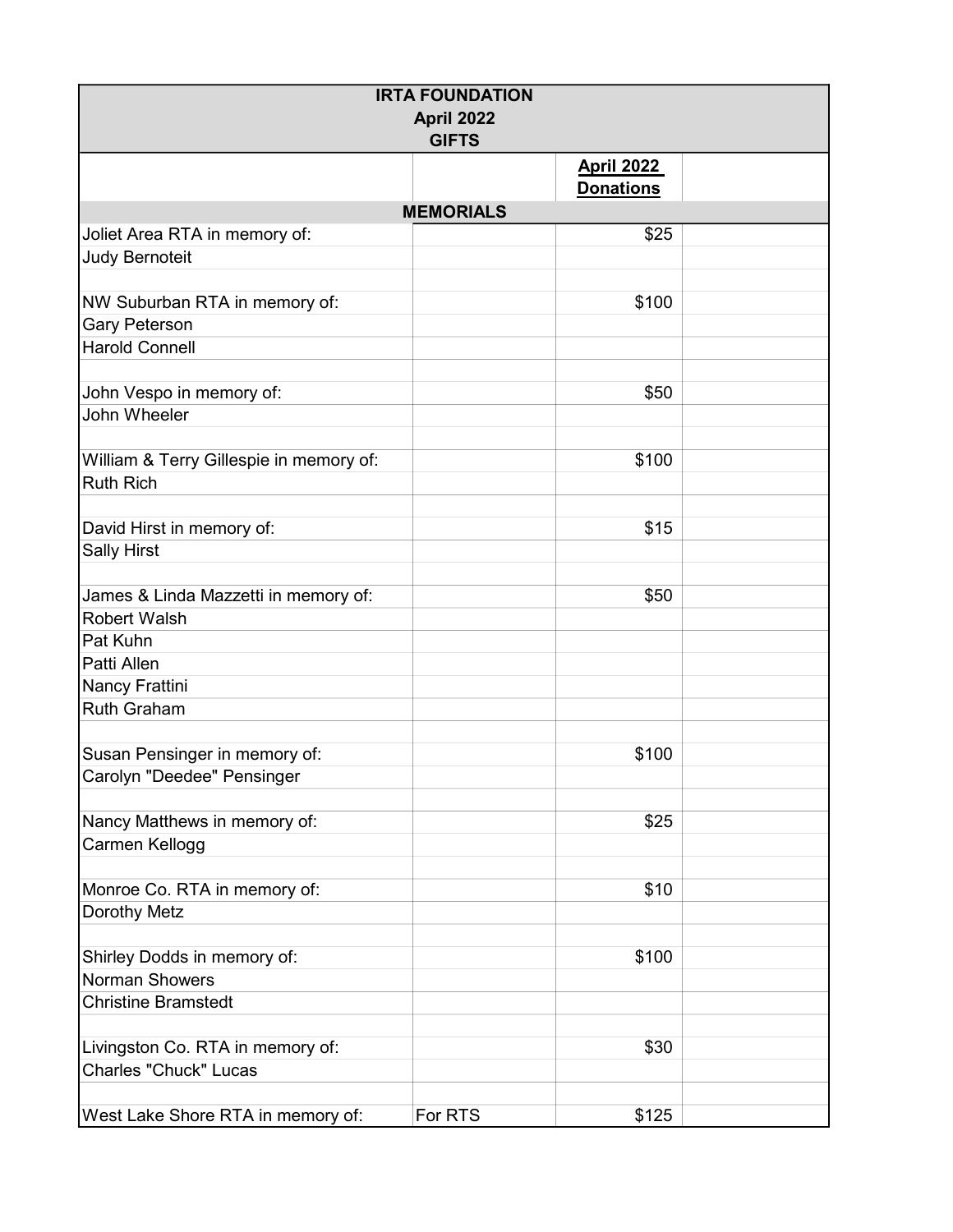| <b>Charmaine Stilinovich</b>     |       |  |
|----------------------------------|-------|--|
| <b>Ruth Vorwich</b>              |       |  |
| John Wheeler                     |       |  |
| <b>Anthony Erman</b>             |       |  |
| Lee Pollina                      |       |  |
|                                  |       |  |
| Christian Co. RTA in memory of:  | \$5   |  |
| Barbara Monge                    |       |  |
|                                  |       |  |
| Madison Co. RTA #2 in memory of: | \$20  |  |
| <b>Roy Olive</b>                 |       |  |
| <b>Robert Cleveland</b>          |       |  |
|                                  |       |  |
| Madison Co. RTA #2 in memory of: | \$213 |  |
| <b>Charlotte Heeren</b>          |       |  |
| <b>Roy Olive</b>                 |       |  |
|                                  |       |  |
| Lori Uhe in memory of:           | \$50  |  |
| <b>Roy Olive</b>                 |       |  |
| <b>Kathleen Eads</b>             |       |  |
|                                  |       |  |
| Aurora Area RTA in memory of"    | \$60  |  |
| Nancy McCloud                    |       |  |
| <b>Audrey Claesson</b>           |       |  |
| Arlene Flynn                     |       |  |
| Carole Snell-Mallette            |       |  |
|                                  |       |  |
| Effingham Co. RTA in memory of:  | \$20  |  |
| <b>Nadine Brumleve</b>           |       |  |
|                                  |       |  |
| DuPage Co. RTA in memory of:     | \$75  |  |
| Rudy Skul                        |       |  |
| Harold (Gus) Scott               |       |  |
| Sylvia Frigo                     |       |  |
|                                  |       |  |
| Williamson Co. RTA in memory of: | \$90  |  |
| <b>Guy Peterson</b>              |       |  |
| Sam DeNeal                       |       |  |
| Karon Bauernfeind                |       |  |
| Ray Kemp                         |       |  |
| Wanda Jackson                    |       |  |
| <b>Kitten Taylor</b>             |       |  |
| Yolanda Peterson                 |       |  |
| Leona Van                        |       |  |
| <b>Anna Morris</b>               |       |  |
|                                  |       |  |
| McDonough Co. RTA in memory of:  | \$50  |  |